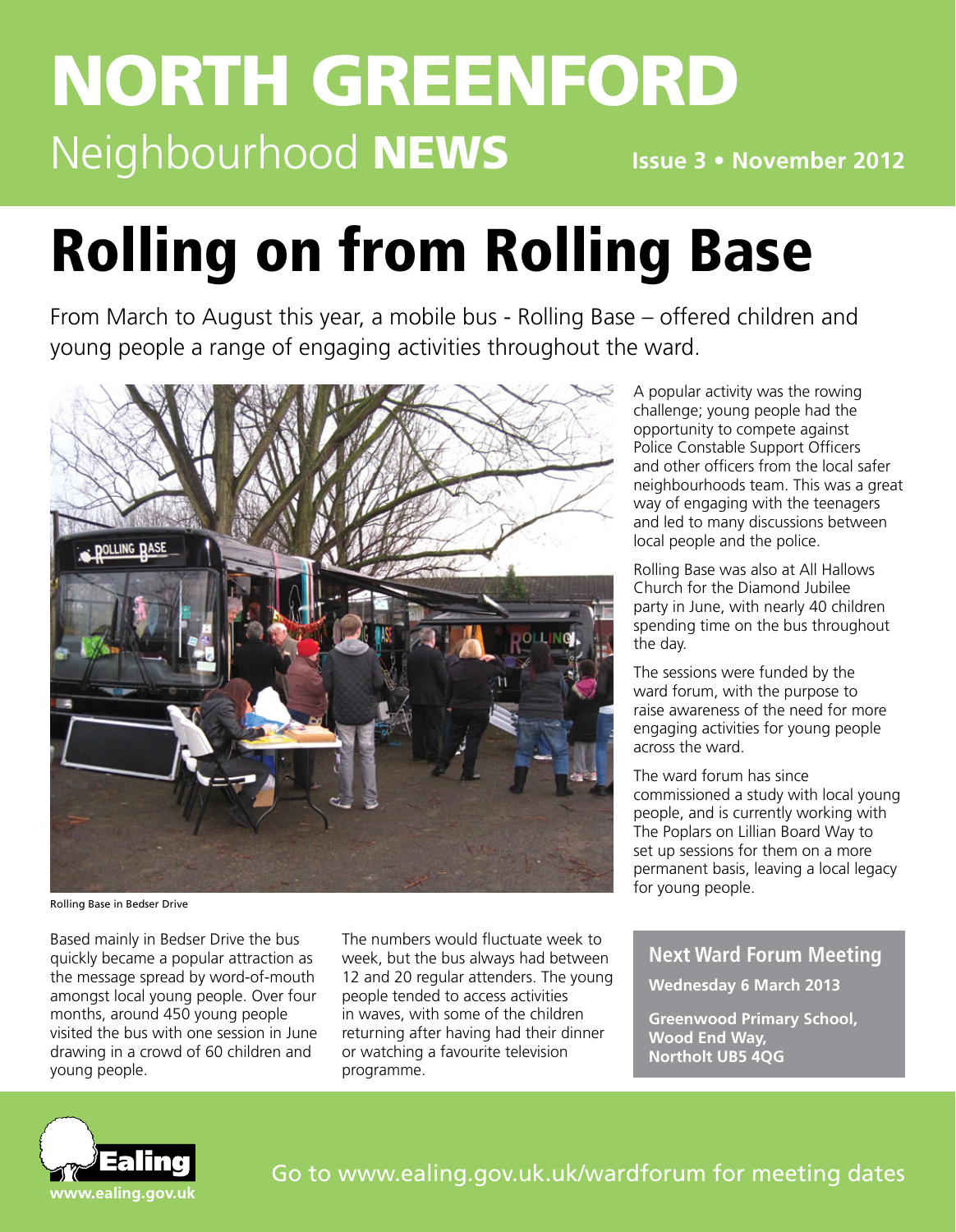## Creating shared space in Tessa Sanderson Way



The Tessa Sanderson Way shared space

**During the summer, local residents in Tessa Sanderson Way worked together with the council's housing services to transform a disused piece of land into a community garden.**

The section of waste land, which runs alongside 12 flats was regularly being used as a dumping ground; attracting more dumping and vermin, and there were three large trees overshadowing people's homes.

Local residents, Igor and Iryna Rukhlivsky, worked with neighbours Lynne, Gwen and others who lived in the nearby flats, on a community-led project to rejuvenate the land. They asked the council's housing services to chop down the trees, clear the dumped rubbish and put in a gate to restrict access. In return, the local

residents have agreed to take on future maintenance of the site, and have now created a beautiful and useable space where local people can get together.

Iryna Rukhlivski said: "This now puts my mind at rest as I can go and relax in the garden and I know others can enjoy it too".

Lynne echoes the same sentiment: "This is 150 times better. No more rubbish, no more vermin and it's now a beautiful, useable space where residents can sit together."

The local councillors feel that these small projects create a stronger sense of community and shared responsibility; qualities that help the council focus on its key priorities of making Ealing cleaner, making Ealing safer and delivering value for money.

### **And more gating news…**

**One of the ward's priorities during this year has been to tackle antisocial behaviour and dumping issues that occur repeatedly in alleys across the ward.**

**The ward forum set aside £6,000 to tackle the worst alleys and installed metal gates. Affected residents were consulted and have agreed that alley gates can be put up in some of the most troublesome areas in Clauson Avenue and Wood End Gardens.** 

**The potential schemes are surveyed and assessed for priority by the council, and once consent is received by all those who have a right of access to the alley, the gates are installed.** 

**In a recent case study, the costs of following up a burglary was estimated at £3,925. Given that each of these gates cost less than £2,000 and may prevent at least one burglary, this would suggest the gates are value for money.**



A typical alley gate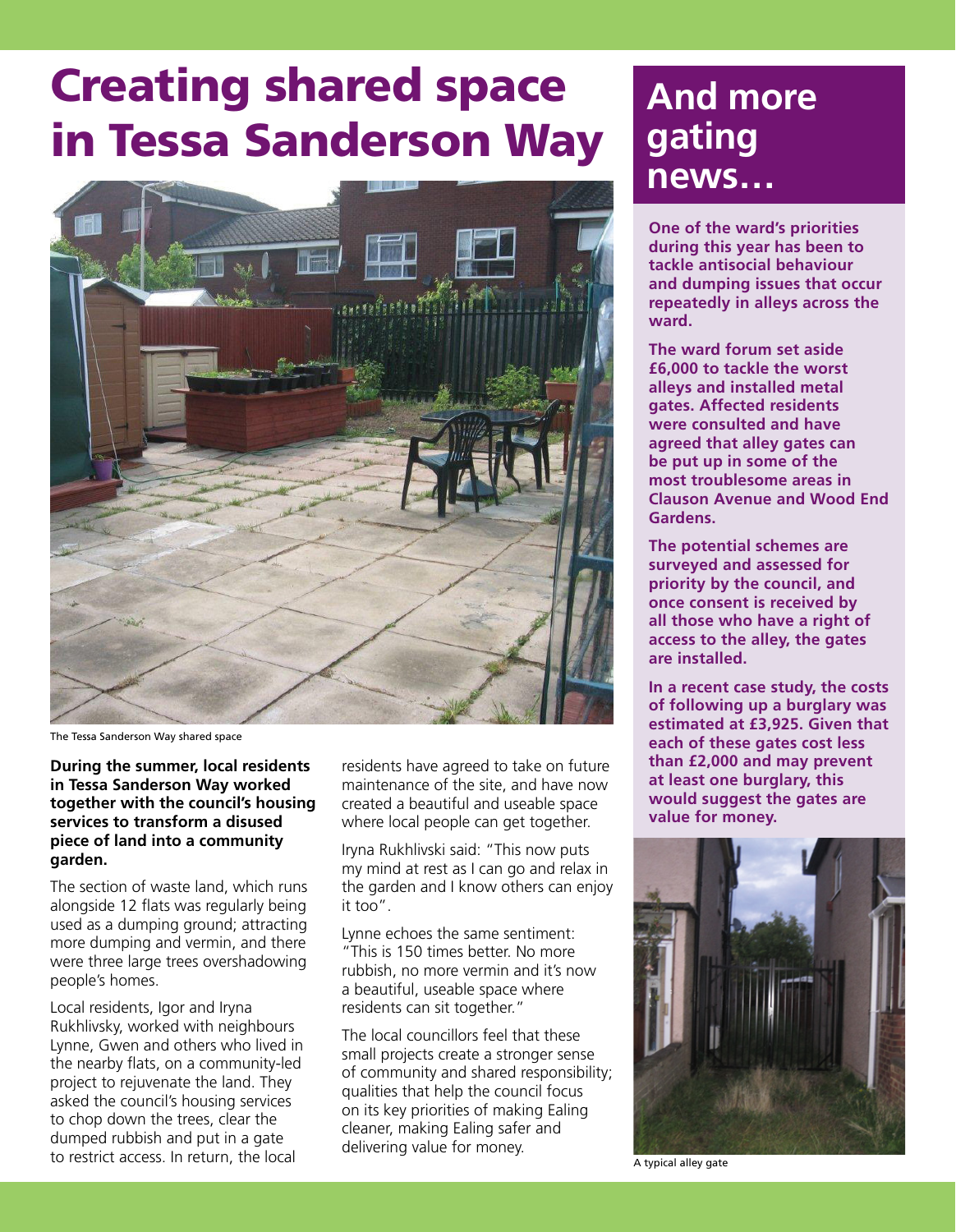## **Reading Road Resurfacing**



The wishes of the local councillors were rewarded earlier this year when Reading Road was resurfaced.

When the council conducts its annual condition survey of roads across the borough, a budget is set aside to resurface those in the poorest condition. Although a high priority for local residents, residential streets in North Greenford ward do not always feature as a high enough priority, so this year the ward forum agreed to set aside £10,000 of its annual budget to contribute towards the road resurfacing programme and Reading Road.

#### **Time out on Horsenden Hill**



Residents asked the ward to fund the end of last year. Each bench place to rest and take their time to

#### **A year of festivities – Greenford Carnival**





scenes from this year's car

The ward put £2,000 towards this year's carnival which was another great day out for the community.

#### **Hidden London at Horsenden Farm**

On Sunday 22 July, as part of the Olympics and Paralympics celebrations, you may have spotted a barge travelling along the Grand Union Canal (Paddington Branch) from Hounslow to East London. It was part of Greater London Authority's "Hidden London" project to encourage visitors to different areas of the capital. The barge stopped at the Horsenden Farm Moorings, with the playground and surrounding green making the main audience space. The Royal Opera House (ROH) performed a version of the Owl and the Pussycat. The Council assisted with planning and helped the event go ahead without any hitches.

#### **Diamond Jubilee parties**

The ward also set aside funds to help residents get together with their neighbours to celebrate the Queen's Diamond Jubilee. One such party was held at All Hallows Church in June, drawing residents from across the ward.